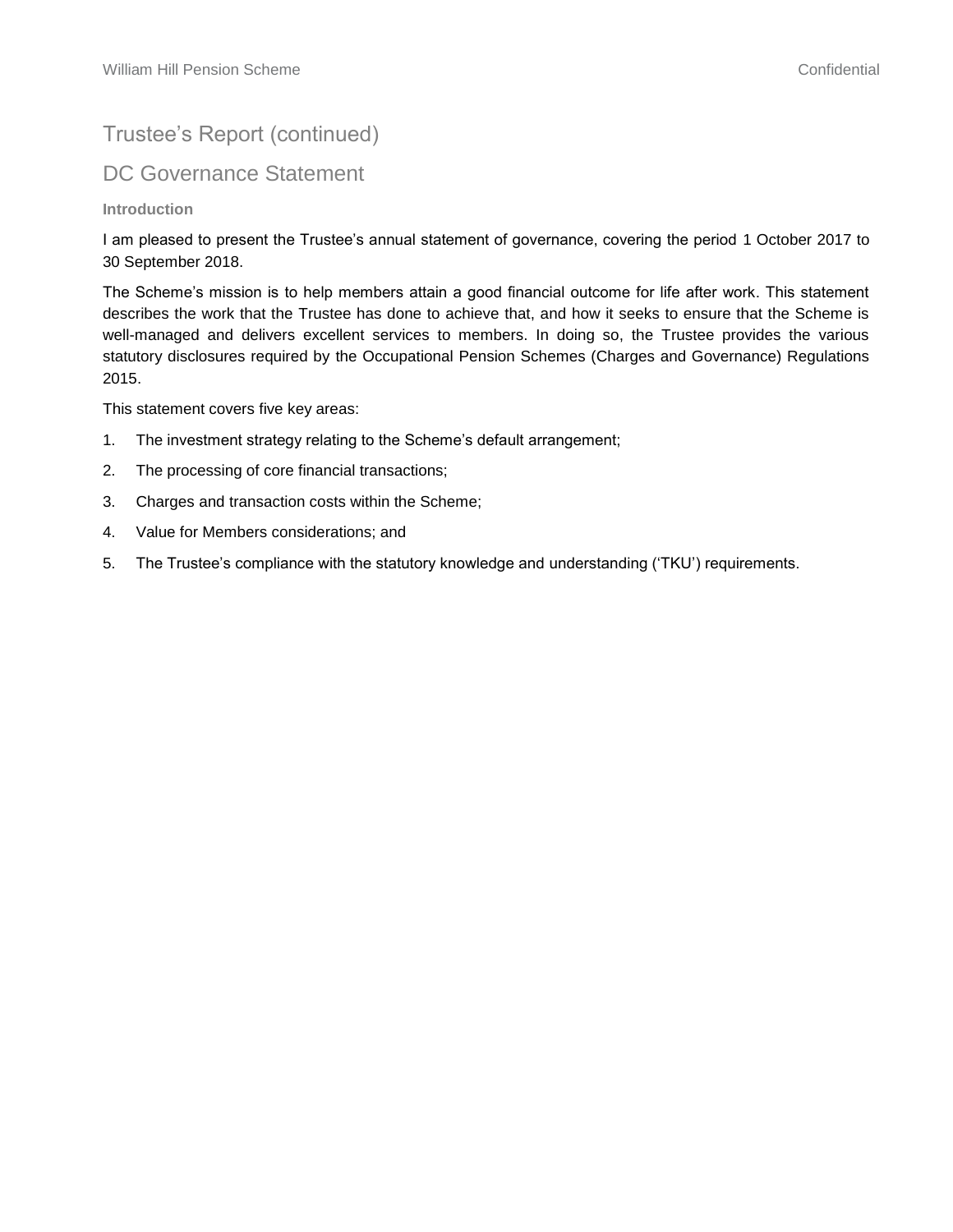## DC Governance Statement (continued)

**1. The Scheme's default investment arrangements**

The Trustee's Statement of Investment Principles (see Appendix III to the financial statements) in relation to the Scheme's default investment arrangements is attached. This covers the aims and objectives of the default investment arrangements as well as its policies in relation to matters such as risk and diversification. It also states why the Trustee believes the default investment arrangement to be designed in members' best interests.

The assets of the DC Section are invested with Legal & General Investment Management ('LGIM') with some members also have AVC assets in funds managed by Standard Life. There are four pools of DC assets: The Pension Savings Plan 2001 ('PSP'), the Employee Pension Plan ('EPP'), the Transfers In and the AVCs.

The most recent review of the suitability of the default investment arrangements was completed by the Trustee in August 2018. The review took into account recent industry retirement trends and member demographics including age and pot size. The Trustee agreed to make some changes to the default strategy and the self-select fund range in 2019 as a result of the review. These changes are noted below.

The Trustee currently offers three lifestyle strategies:

- **EXT** Annuity Lifestyle Strategy for those planning to buy a level annuity (a fixed pension income for life) at their target retirement date. This is the current default investment option for PSP members that do not make their own investment decision. The Trustee has decided to change the default investment option for PSP members to the Drawdown Lifestyle Strategy.
- **Example Strategy** for those planning to take their DC savings as a cash lump sum. This is the default investment option for EPP members that do not make their own investment decision.
- **Drawdown Lifestyle Strategy** for members planning to leave their DC savings invested and withdraw income flexibly over time. Members who wish to drawdown their savings in retirement would have to transfer their DC savings out of the Scheme at retirement to a drawdown provider.

Currently, all three strategies invest per the allocation shown in the pie chart to the right until members reach eight years before their Target Retirement Date. After the eight-year point:

- Investments in the Annuity Lifestyle Strategy are switched into the LGIM Pre-Retirement fund and the LGIM Sterling Liquidity Fund.
- Investments in the Cash Lifestyle Strategy are switched into the LGIM Sterling Liquidity Fund.

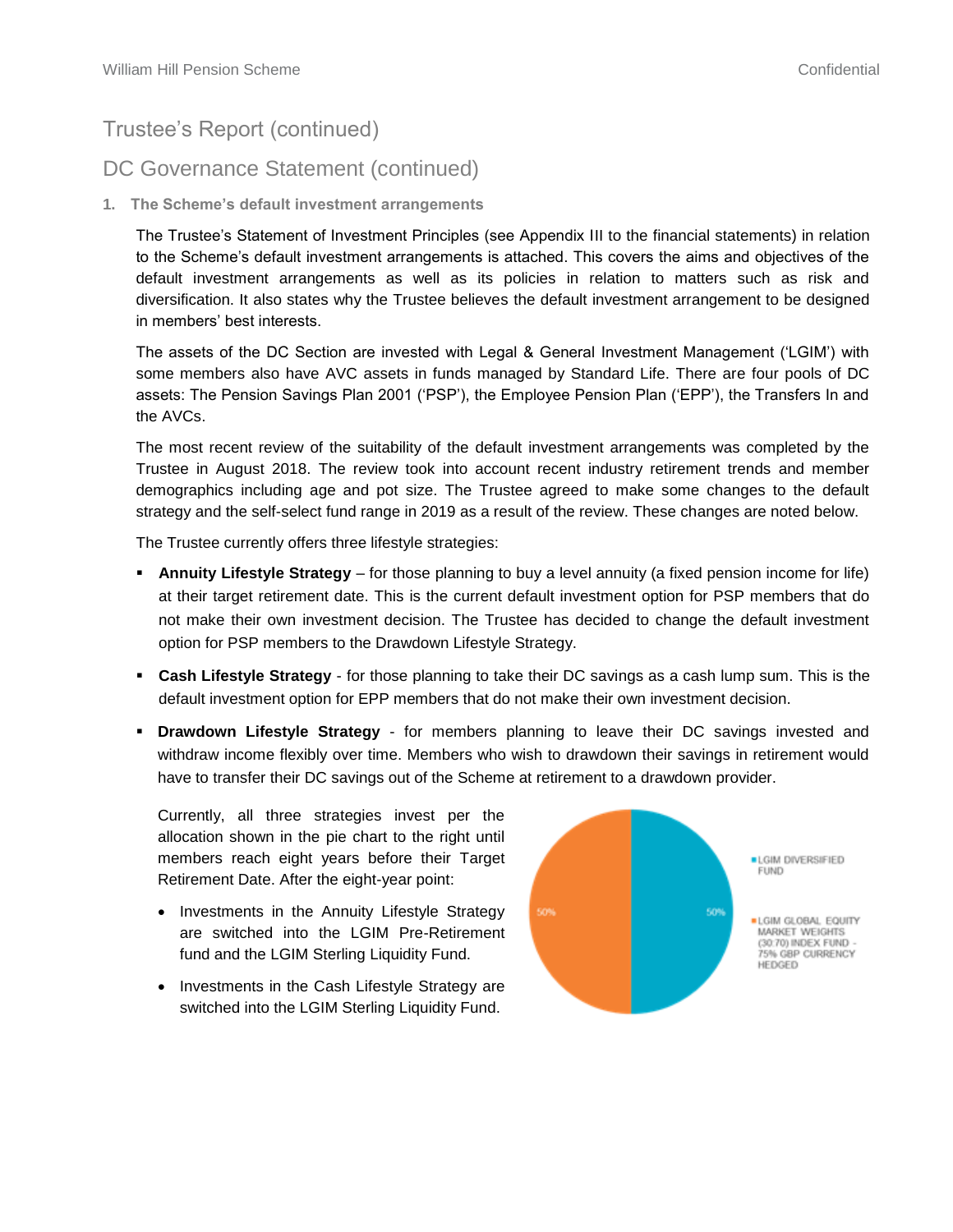### DC Governance Statement (continued)

**1. The Scheme's default investment arrangements (continued)**

The Trustee has decided to replace the allocation to the LGIM Global Equity Market Weights (30:70) Index Fund – 75% GBP Currency Hedged to a more diversified blend of equity funds. The new allocation of the initial phase is shown in the chart to the right. The reason for the change is to improve the expected risk-adjusted return over the long term.



The proportion of a member's fund invested in the Diversified, Pre-Retirement and Cash Funds at a member's Target Retirement Date will depend on which lifestyle strategy the member is invested in. The Trustee decided that members invested in the Drawdown Lifestyle Strategy will gradually be switched into 75% LGIM Retirement Income Multi-Asset Fund and 25% LGIM Sterling Liquidity by the Target Retirement Date.

The Trustee has decided to change the default investment option for PSP members to the Drawdown Lifestyle Strategy and maintain the Cash Lifestyle Strategy as the default investment option for EPP members, based on the profile of the respective membership. However, members have complete freedom to choose whichever lifestyle strategy suits their needs from those listed above. The additional funds that will be incorporated into the lifestyle strategies will also be made available as self-select options.

The Trustee reviews how the funds within the Scheme's default investment arrangements (and the wider self-select fund options) have performed against their targets at each of their quarterly meetings, taking input from its professional investment advisors. The Trustee also maintains a programme of ongoing review of the suitability of the default arrangements in light of considerations that include how members withdraw benefits at retirement, the ages at which they do so and the size of their funds.

**2. The processing of Scheme financial transactions**

The Trustee recognises that delay and error in processing transactions can cause significant losses for members. Delays in processing can also cause members to lose faith in schemes which may in turn reduce their propensity to save and impair future outcomes. The Trustee therefore operates measures and controls aimed at ensuring that all financial transactions (such as benefit payments and switches between funds) are processed promptly and accurately.

The Scheme's administration is outsourced to Capita Employee Benefits Limited ('Capita'). As part of that model, the Trustee has agreed timescales with Capita for the processing of all member-related services, including core financial functions such as benefit quotations, investment switches and benefit payments. These timescales are well within any applicable statutory timescale and are summarised in table 1 in Appendix IV. This appendix also records the main measures and controls that the Trustee operates to satisfy themselves that the Scheme's financial transactions are both prompt and accurate, including regular evaluation of Scheme data and reporting of all member complaints to the Trustee.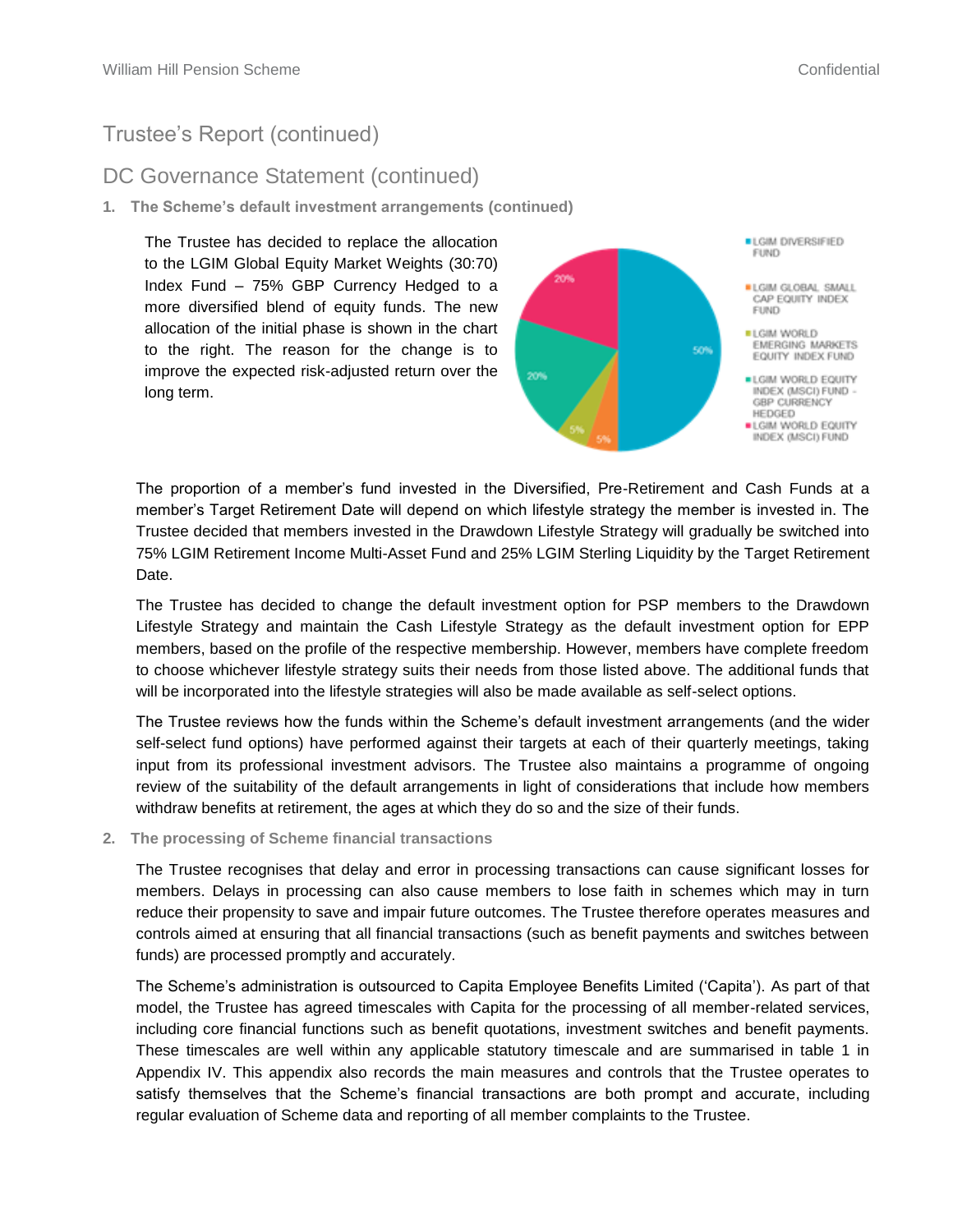### DC Governance Statement (continued)

**2. The processing of Scheme financial transactions**

Other controls that address the promptness and accuracy of core financial controls include:

- Its administrators record all member transactions and benefit processing activities in a work management system which assigns the relevant timescale to the task. They must disclose quarterly to the Trustee their performance against these agreed timescales. These disclosures are considered by the Trustee at its quarterly meetings.
- The Trustee requires additional disclosures in respect of any transactions and benefit processing activity that have not been completed within the agreed timescales including the cause of the delay, the extent to which agreed timescales were breached and the proposed remedial measures. None of the breaches of agreed timescale during the period covered by this statement are regarded as a matter for significant concern. The Trustee has been monitoring and discussing delays in the payment of transfer values with Capita during the Scheme year. The Trustee has ongoing dialogue with Capita and has also met them to resolve any issues.

For the period being reported, the Trustee is satisfied that the Scheme's core financial transactions have been processed promptly during the period to which this Statement relates.

**3. Charges and transaction costs within the scheme**

The Trustee benchmarks LGIM's charges against comparable alternatives and has negotiated with fund managers accordingly. It regards this process as fundamental to its mission of helping members achieve good outcomes, given the potential for investment-related charges to erode members' fund sizes. At the same time, the Trustee does not regard value as solely about achieving the lowest costs - rather, it is a measure of the extent to which economic outlays (or 'price') are converted to provide the performance targets (or 'performance') for members that the Trustee seeks to achieve.

As required by the Administration Regulations, the Trustee is required to report on the charges and transaction costs for the investments used in the default investment option as well as the wider fund choice available and assess the extent to which the charges and costs represent good value for members.

Appendix V shows the total expense ratio for each of the funds underlying the Scheme's default investment arrangements as well as the wider self-select fund range and AVC arrangements. The Total Expense Ratio ('TER') comprises the investment manager's annual charge for managing and operating a fund, but also includes the costs of other services paid for by the fund, such as the legal costs, registration fees and custodian fees. However, it excludes other costs that are also member borne and which can therefore have a negative effect on investment performance such as transaction costs and interest on borrowings.

Each of the funds in the default investment arrangements are available to members on a self-select basis. Additionally six further funds are available to self select members, shown in Appendix III.

#### **Reporting of Costs and Charges**

Using the charges and transaction cost data provided by LGIM and Standard Life Investments, and in accordance with regulation 23(1)(ca) of the Administration Regulations, as inserted by the 2018 Regulations, the Trustee has prepared an illustration detailing the impact of the costs and charges typically paid by a member of the Plan on their retirement savings pot. Details of the illustration can be found in appendix III.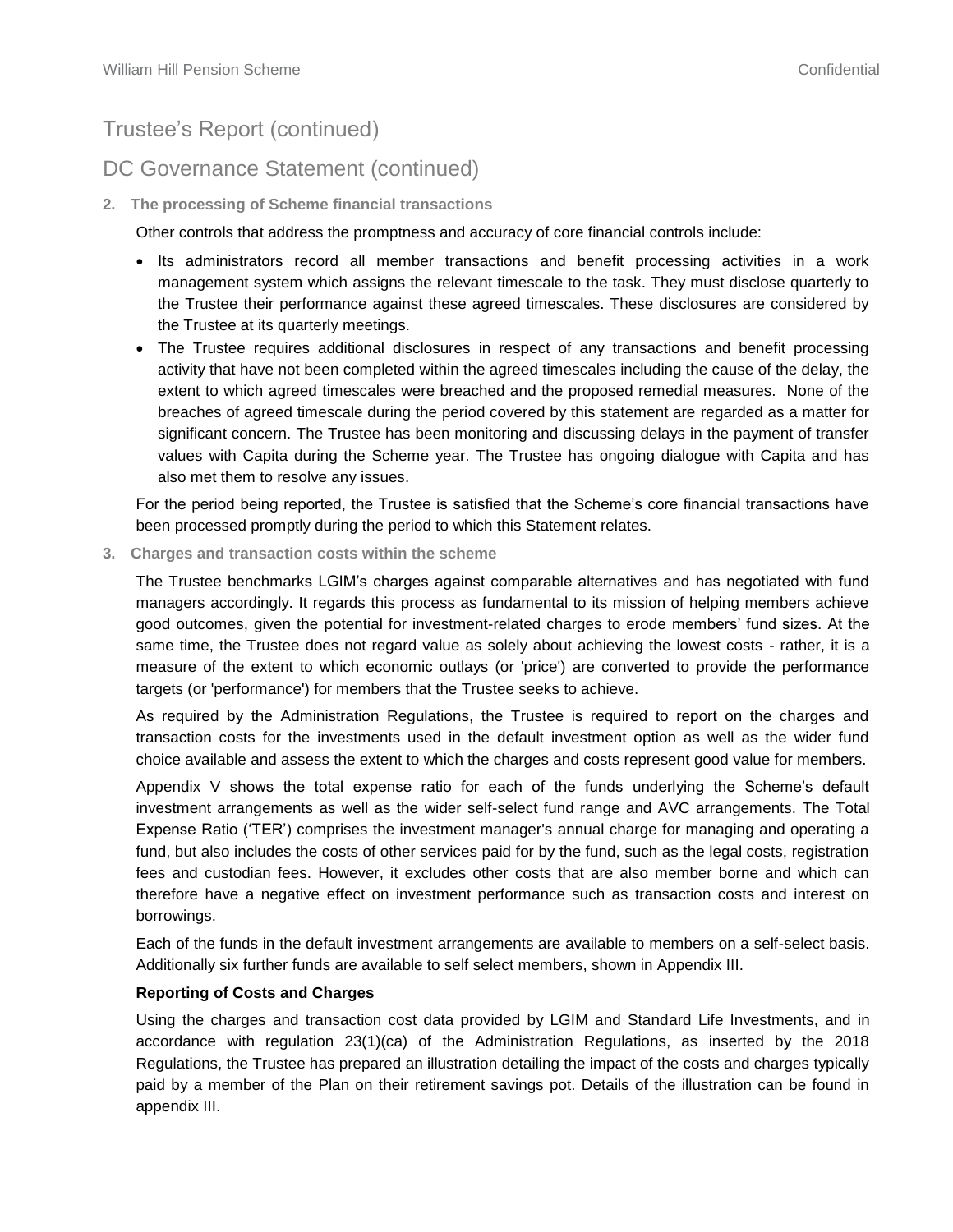## DC Governance Statement (continued)

**4. Value for members considerations**

The Trustee is committed to ensuring that members receive good value in respect of the DC and AVC arrangements in place within the Scheme. In conjunction with their professional advisors, they undertook a value for members assessment, in accordance with regulation 25(1)(b)

There is no legal definition of "good value", so the process of determining good value is a subjective one. Therefore, the Trustee assessment examines the current investment management charges relative to standard institutional fees, as well as looking at the fees for equivalent size mandates, Mercer Manager Research Ratings and historical performance. The review concluded that the Scheme's overall benefits and options represent **good value for money** in comparison to the costs payable by members. The reasons underpinning this conclusion include:

- Charges for the Scheme's funds used by the default investment arrangements are significantly below the charge cap of 0.75% per annum;
- Charges for the majority of funds have been assessed by its advisors as comparing favourably with those of peer funds.
- The funds used by the Scheme are highly rated by its investment advisors as having good prospects of achieving their risk and return objectives.
- The performance of the majority of the Scheme's funds over the 3 years (or 1 year where more recent inception) to 30 September 2018 compare favourably relative to the performance benchmarks set by the Trustee.

Additionally, the Company pays for all administration, member communication and advisory costs associated with operating the Scheme. The Trustee has appointed a specialist pensions communication agency to help it develop a communications strategy.

As mentioned previously some members also have AVC assets in funds managed by Standard Life. The 2018 assessment concluded that the Standard Life Managed Fund was not providing good value for money. During the investment strategy review in August 2018, the Trustee also considered the ongoing investment into this fund and is considering the potential options for its replacement to be implemented in early 2019.

Additionally, the Value for Members assessment highlighted that the charges for the Emerging Markets Equity Fund and Corporate Bond Fund are above the typical range for a fund of that type. The Trustee will work with LGIM to ensure that the overall fees paid by members are competitive and continue to monitor the performance of the funds offered to members